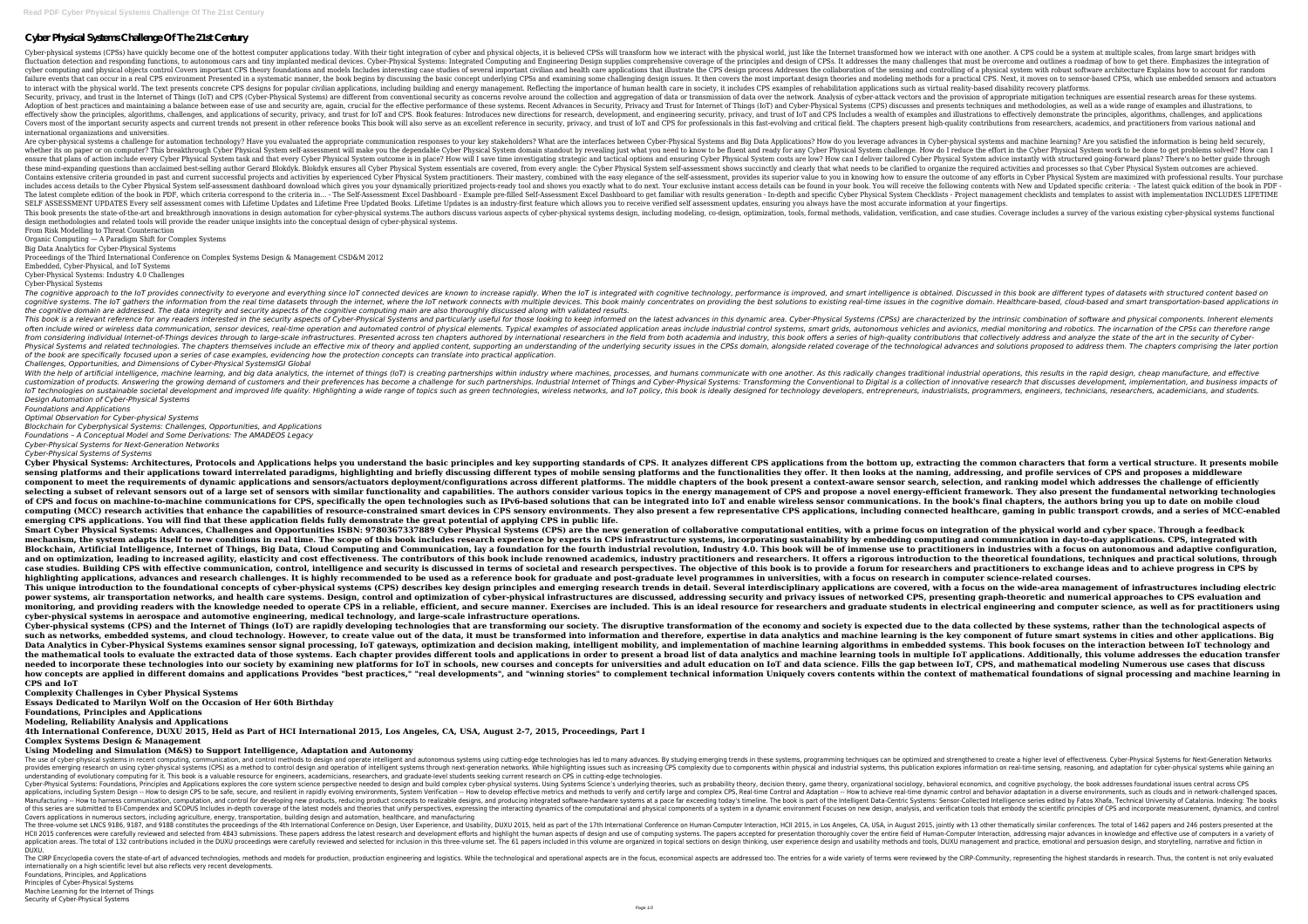#### Resilience of Cyber-Physical Systems Security in Cyber-Physical Systems An Interdisciplinary Approach

Organic Computing has emerged as a challenging vision for future information processing systems. Its basis is the insight that we will increasingly be surrounded by and depend on large collections of autonomous systems, wh actions and services required by the users. These networks of intelligent systems surrounding us open fascinating ap-plication areas and at the same time bear the problem of their controllability. Hence, we have to constru implementation of the tech-nologically possible seems absolutely central. The technical systems, which can achieve these goals will have to exhibit life-like or "organic" properties. "Organic" properties adapt dynamically optimising, self-healing, self-protecting, self-explaining, and context-aware, while offering complementary interfaces for higher-level directives with respect to the desired behaviour. First steps towards adaptive and sel variety of research groups worldwide. This book summarises the results of a 6-year priority research program (SPP) of the German Research Foundation (DFG) addressing these fundamental challenges in the design of Organic Co used in this context, architectural patterns and many applications. The final outlook shows that in the mean-time Organic Computing ideas have spawned a variety of promising new projects. This book is open access under a CC BY 4.0 license. Technical Systems-of-Systems (SoS) – in the form of networked, independent computing systems temporarily collaborating to achieve a well-defined objective – form the back system, the military equipment, many embedded systems, and a great number more, strongly depend on systems-of-systems. The correct operation and continuous availability of these underlying systems-of-systems are fundamenta Systems (CPSoSs) that were gained during the work in the FP7-610535 European Research Project AMADEOS (acronym for Architecture for Multi-criticality Agile Dependable Evolutionary Open System-of-Systems). It is the objecti the description and understanding of SoSs and go deeper in what we consider the characterizing and distinguishing elements of SoSs: time, emergence, evolution and dynamicity. This Festschrift is in honor of Marilyn Wolf, on the occasion of her 60th birthday. Prof. Wolf is a renowned researcher and educator in Electrical and Computer Engineering, who has made pioneering, who has made pioneering, important topics related to Smart Cameras, Hardware Software Co-Design, and Multimedia applications. Embedded systems are everywhere; cyber-physical processes with computers; and IoT technology is of increasing relevance i cameras and multimedia technologies introduce novel opportunities and challenges in embedded, cyber-physical and IoT applications. Advanced hardware/software co-design methodologies provide valuable concepts and tools for Wolf's contributions in research and education. The chapters have been written by some of Marilyn's closest collaborators and colleagues. Overview of security and privacy in cyber-physical systems -- Network security and privacy for cyber-physical systems -- Tutorial on information theoretic metrics quantifying privacy in cyber-physical systems -- Legal cons Secure registration and remote attestation of IoT devices joining the cloud : the Stack4Things case of study -- Context awareness for adaptive access control management in IoT environments -- Data privacy protection for cl applications -- Lightweight crypto and security -- Cyber-physical vulnerabilities of wireless sensor networks in smart cities -- Towards detecting data integrity and privacy in wireless sensor systems for health -- Securit privacy issues in the internet of cows -- Admission control based load protection in the smart grid Cyber Physical Systems

Artificial Intelligence Paradigms for Smart Cyber-Physical Systems focuses on the recent advances in Artificial intelligence-based approaches towards affecting secure cyber-physical systems. This book presents investigatio applications, and achievements in the field of computational intelligence paradigms for CPS. Covering topics that include autonomous systems, access control, machine learning, and intrusion detection and prevention systems *industry professionals, practitioners, scientists, managers, students, academicians, and researchers seeking current research on artificial intelligence and cyber-physical systems.*

Guide to Computing Fundamentals in Cyber-Physical Systems

Artificial Intelligence Paradigms for Smart Cyber-Physical Systems

Cyber-Physical Systems in the Built Environment

Cognitive Engineering for Next Generation Computing

Packets with Deadlines

Integrated Computing and Engineering Design

Offers a one-stop reference on the application of advanced modeling and simulation (M&S) in cyber physical systems (CPS) engineering This book provides that aim to elaborate on the modeling and simulation support to cyber physical systems (CPS) engineering across many sectors such as healthcare, smart grid, or smart home. It presents a compilation of simulation-based methods, technologies, and approaches that encourage the reader to incorpo engineering endeavors, supporting management of complexity challenges in such endeavors. Complexity Challenges in Cyber Physical Systems: Using Modeling and Simulation (M&S) to Support Intelligence, Adaptation and Autonomy provides an overview of complexities associated with the application of M&S to CPS Engineering. It discusses M&S in the context of autonomous systems involvement within the North Atlantic Treaty Organization (NATO). The se of the challenges in applying modeling to the operation, risk and design of holistic CPS. The third section delves in details of simulation support to CPS engineering followed by the engineering practices to incorporate th sociotechnical systems. Finally, the fourth section presents a research agenda for handling complexity in application, this text: Introduces a unifying framework for hierarchical co-simulations of cyber physical systems (C Provides understanding of the cycle of macro-level behavior dynamically arising from spaciotemporal interactions between parts at the micro-level Describes a simulation platform for characterizing resilience of CPS Complex written for researchers, practitioners, lecturers, and graduate students in computer engineering who want to learn all about M&S support to addressing complexity in CPS and its applications in today's and tomorrow's world.

Cyber-physical systems (CPS) have emerged as a unifying name for systems where cyber parts (i.e., the computing and communication parts) and physical parts are tightly integrated, both in design and during operation. Such embedded in and interacting with human physical processes as well as augmenting existing and adding new capabilities. As such, CPS is an integration, networking, and physical processes. Embedded computers and networks moni processes, with feedback loops where physical processes affect computations and vice versa. The economic and societal potential of such systems is vastly greater than what has been realized, and major investments are being

Until the late 1980s, information processing was associated with large mainframe computers and huge tape drives. During the 1990s, this trend shifted toward information processing with personal computers, or PCs. The trend future the majority of information processing systems will be small mobile computers, many of which will be embedded into larger products and interfaced to the physical environment. Hence, these kinds of systems are called their physical environment are called cyber-physical systems. Examples include systems such as transportation and fabrication and fabrication and fabrication equipment. It is expected that the total market volume of embedd processing systems such as PCs and mainframes. Embedded systems share a number of common characteristics. For example, they must be dependable, efficient, meet real-time constraints and require customized user interfaces ( Therefore, it makes sense to consider common principles of embedded system design. Embedded System Design starts with an introduction into the area and a survey of specification models and languages for embedded and cyberhardware devices used for such systems and presents the essentials of system software for embedded systems, like real-time operating systems. The book also discusses evaluation and validation techniques for embedded system techniques for mapping applications to execution platforms. Due to the importance of resource efficiency, the book also contains a selected set of optimization techniques, including special compilation techniques. The book on testing. Embedded System Design can be used as a text book for courses on embedded systems and as a source which provides pointers to relevant material in the area for PhD students and teachers. It assumes a basic knowl *software. Courseware related to this book is available at http://ls12-www.cs.tu-dortmund.de/~marwedel.* This book presents a comprehensive overview of security issues in Cyber Physical Systems (CPSs), by analyzing the issues and vulnerabilities in CPSs and examining state of the art security measures. Furthermore, this book intelligent attack and anomaly detection algorithms. Today's technology is continually evolving towards interconnectivity phenomenon is often referred to as Internet of Things (IoT). IoT technology is used to enhance the p of systems in many applications. This integration of physical and cyber components within a system is associated with many benefits; these systems are often referred to as Cyber Physical Systems (CPSs). The CPSs and IoT te our daily lives. CPSs have the potential to reduce costs, enhance mobility and independence of patients, and reach the body using minimally invasive techniques. Although this interconnectivity of devices can pave the road automation, the integration of network components into any system increases its vulnerability to cyber threats. Using internet networks to connect devices fogether creates access points for adversaries. Considering the cri adversaries have the potential of exploiting sensitive data and interrupting the functionality of critical infrastructure. Practitioners working in system security, cyber security and privacy will find this book valuable a *scientists concentrating on computer systems, large-scale complex systems, and artificial intelligence will also find this book useful as a reference. A Cyber-Physical Systems Approach*

CYBER-PHYSICAL DISTRIBUTED SYSTEMS Gather detailed knowledge and insights into cyber-physical systems behaviors from a cutting-edge reference written by leading voices in the field In Cyber-Physical Distributed Systems: Mo distinguished researchers and authors Drs. Huadong Mo, Giovanni Sansavini, and Min Xie deliver a detailed exploration of the modeling and reliability analysis of cyber physical systems through applications in infrastructur integrated modeling of systems that bring together physical and cyber elements and analyzing their stochastic behaviors and reliability with a view to controlling and managing them. The book offers a comprehensive treatmen network degradation, and cyber-attacks occurring in cyber-physical systems. The authors include many illustrative examples and case studies based on real-world systems and offer readers a rich set of references for further recent advances in combinatorial models and algorithms for cyber-physical systems modeling and analysis. The book also includes: A general introduction to traditional physical/cyber systems, and the challenges, research tr applications that general readers will find interesting and useful Discussions of general modeling, assessment, verification, and optimization of stability analysis and enhancement of cyber-physical systems, including the physical systems and open communication networks A detailed treatment of a system-of-systems framework for the reliability analysis and optimal maintenance of distributed systems with aging components Perfect for undergrad engineering, cyber security, industrial and system engineering departments, Cyber-Physical Distributed Systems will also earn a place on the bookshelves of students taking courses related to reliability, risk and control e *industrial control professionals will also benefit greatly from this book.*

Cyber-physical systems play a crucial role in connecting aspects of online life to physical life. By studying emerging trends in these systems, programming techniques can be optimized and strengthened to create a higher le is a critical reference source that discusses the issues and challenges facing the implementation, usage, and challenges of cyber-physical systems. Highlighting relevant topics such as the Internet of Things, smart-card se *scholarly publication is ideal for engineers, academicians, computer science students, and researchers that would like to stay abreast of current methodologies and trends involving cyber-physical system progression.* This book presents an in-depth review of the state of the art of cyber-physical systems (CPS) and their applications. Relevant case studies are also provided, to help the reader to master the interdisciplinary material. Fe glossary; offers a variety of teaching support materials at an associated website, including a comprehensive set of slides and lecture videos; presents a brief overview of the study of systems, and embedded computing syste Things, and ubiquitous (or pervasive) computing; reviews the design challenges of CPS, and their impact on systems and software engineering; describes the ideas behind Industry 4.0 and the revolutions in digital manufactur *cybersecurity in manufacturing; considers the social impact of the changes in skills required by the globalized, digital work environment of the future.* "Optimal Observation for Cyber-physical Systems" addresses the challenge, fundamental to the design of wireless sensor networks (WSNs), presented by the obligatory trade-off between precise estimates and system constraints established theory of optimal experimental design and providing consistent solutions to problems hitherto requiring a variety of approaches, is put forward to solve a large class of optimal observation problems. The Fisher feasible to provide analytical solutions to some complex and important questions which could not be answered in the past. Readers with an applied background in WSN implementation will find all the understanding of the key *book. The use of multiple examples to illustrate the theoretical parts of the book brings the subject into sharper focus than would an abstract theoretical disquisition. Concepts, Design Methods, and Applications*

*Challenges, Opportunities, and Dimensions of Cyber-Physical Systems*

*Design, User Experience, and Usability: Design Discourse*

*A Framework for Real-Time Wireless Networks*

*Architectures, Protocols and Applications*

*Cyber-Physical Distributed Systems*

*Embedded Systems Foundations of Cyber-Physical Systems*

*A Practical Introduction to Human-in-the-Loop Cyber-Physical Systems*